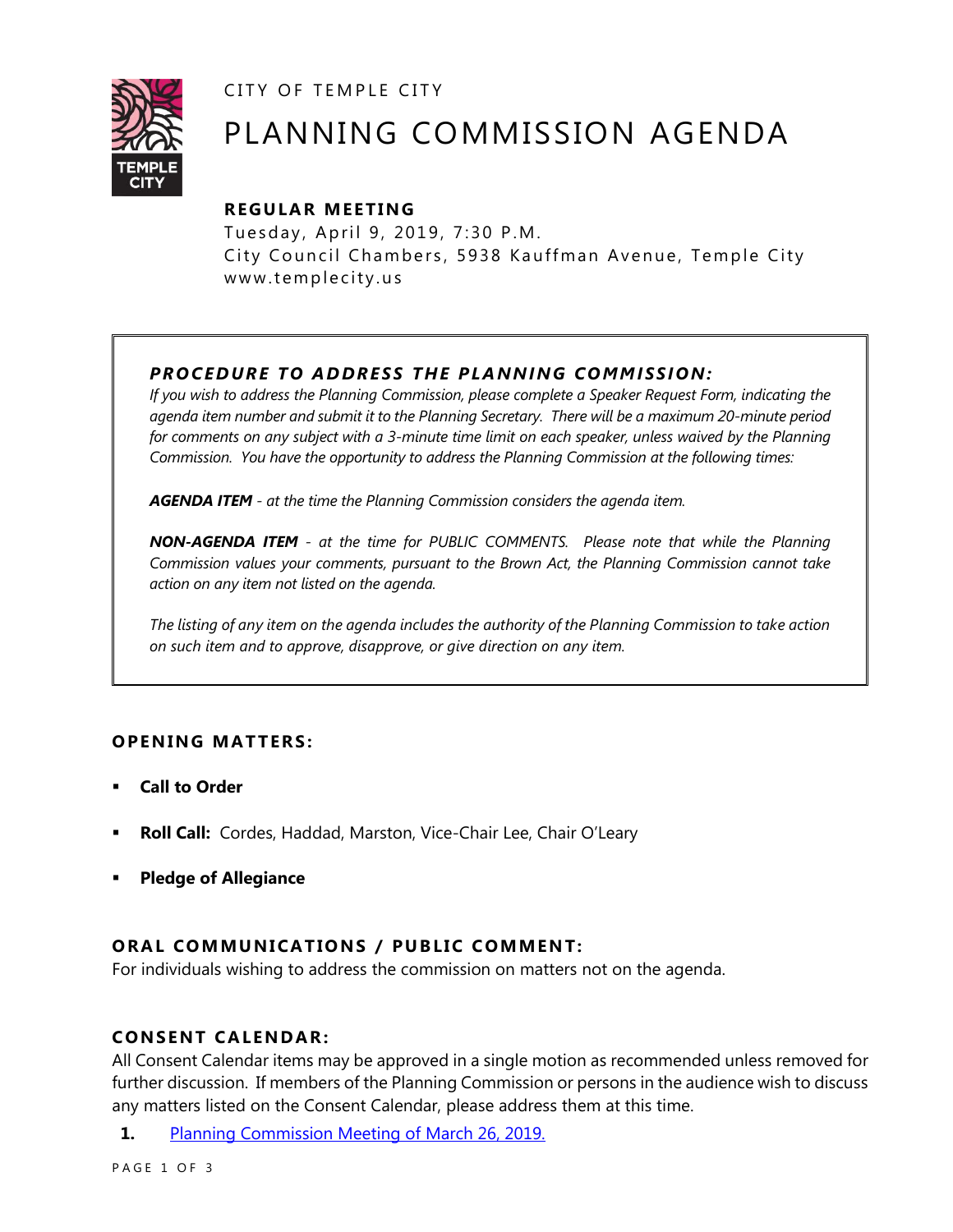- **2. PL 19-1705** [Zoning Text Amendment to Limit the Height of Buildings on the Front Lot of Flag](https://www.ci.temple-city.ca.us/DocumentCenter/View/12253/Zoning-Code-Amendments-Item-1)  [and Tiered Lot Subdivisions.](https://www.ci.temple-city.ca.us/DocumentCenter/View/12253/Zoning-Code-Amendments-Item-1)
	- Address: Citywide
	- Recommendation: Adopt the attached resolution recommending that the City Council not adopt the proposed ordinance and not make any changes to the regulations pertaining to flag lot or tiered lot subdivisions.

Project Planner: Hesty Liu [hliu@templecity.us](mailto:HLiu@templecity.us)

#### **CONTINUED PUBLIC HEARING:**

- **3. PL 18-1630** [A request for a zone variance and minor site plan review for the construction of](https://www.ci.temple-city.ca.us/DocumentCenter/View/12254/PL-18-1630-9546-Wendon-atttachment-2)  a two-story, single-family residence. The applicant requests that the City allow a variance from [the required 15-foot rear yard setback due to an irregularly-shaped lot.](https://www.ci.temple-city.ca.us/DocumentCenter/View/12254/PL-18-1630-9546-Wendon-atttachment-2)
	- Address: 9546 Wendon Street
	- Recommendation: Adopt the attached resolution denying the request for a zone variance, while approving the minor site plan review for File 18-1630 with recommended conditions of approval for the project.

Project Planner: Andrew Coyne [acoyne@templecity.us](mailto:acoyne@templecity.us)

#### **FUTURE AGENDA ITEMS AND REPORTS:**

**4. Planning Manager's Report**

Update on current projects and future agenda items.

#### **5. Comments from Commissioners**